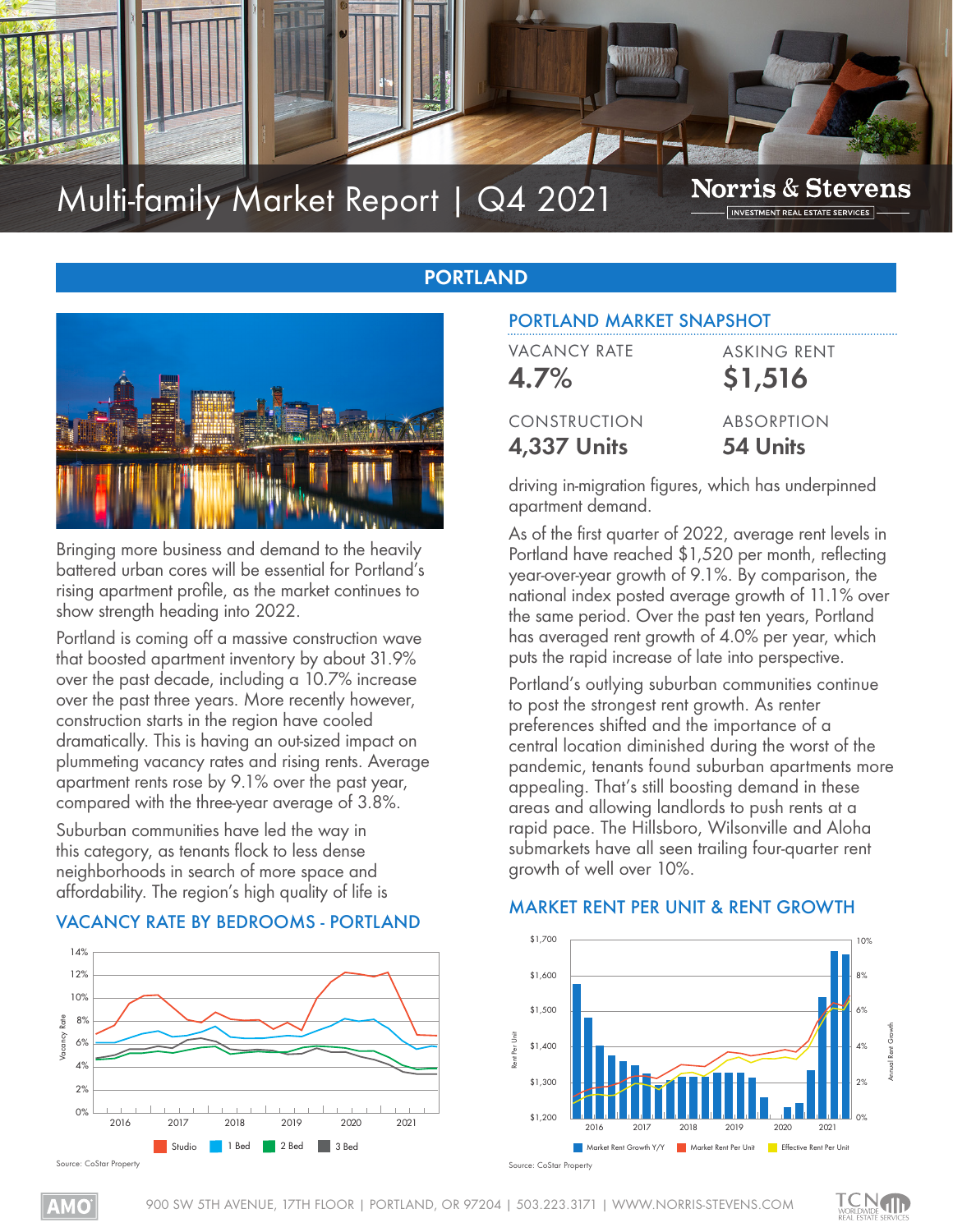## **PORTLAND**

Apartment demand remains strong into the first quarter of 2022. Overall vacancies have trended downward since mid-2020 and have dipped well below the frictional 5% mark, factoring in approximately 4,300 units that are under construction. Current construction activity is reflective of a near decade low.

The pandemic kept some investors on the sideline in 2020, and total volume expectedly fell to around \$1.8 billion. Despite that, 2021 sales volume raced to a record high, boosted by several nine-figure deals. Trailing four-quarter volume equates to \$3.7 billion, compared with the ten-year average of \$1.9 billion per year. The market sale price swelled to \$270,000 per unit, in comparison to the national index of \$240,000 per unit.

#### SALES VOLUME & MARKET SALE PRICE/UNIT



urce: CoStar Property

#### OVERALL SALES YEAR OVER YEAR

| Year | # of<br><b>Deals</b> | <b>Sales</b><br>Volume | <b>Turnover</b> | <b>Average Price</b> | <b>Average Price</b><br>Per Unit | Average<br><b>Cap Rate</b> |
|------|----------------------|------------------------|-----------------|----------------------|----------------------------------|----------------------------|
| 2021 | 373                  | \$3.7B                 | 7.40%           | \$13,270,496         | \$259,380                        | 5.20%                      |
| 2020 | 236                  | \$1.8B                 | 4.20%           | \$10,087,713         | \$229,556                        | 5.50%                      |
| 2019 | 309                  | \$2.2B                 | 5.90%           | \$9,404,898          | \$219,998                        | 5.50%                      |
| 2018 | 3.51                 | \$2.2B                 | 6.40%           | \$9,264,417          | \$211,868                        | 5.40%                      |
| 2017 | 304                  | \$1.6B                 | 5.40%           | \$8,372,120          | \$202,853                        | 5.50%                      |
| 2016 | 310                  | \$3B                   | 9.10%           | \$11,543,412         | \$188,006                        | 5.50%                      |

#### SIGNIFICANT FOURTH QUARTER 2021 SALES

| <b>Property / Address</b>                                             | # of<br><b>Units</b> | Year<br><b>Built</b> | <b>Sale Date</b> | <b>Sale Price</b> | <b>Price Per Unit</b> |
|-----------------------------------------------------------------------|----------------------|----------------------|------------------|-------------------|-----------------------|
| Seven West at the Trails<br>14790 SW Scholls Ferry Rd   Beaverton, OR | 423                  | 1996                 | 10/19/2021       | \$145,250,000     | \$343,380             |
| <b>Arbor Heights</b><br>15199 SW Royalty Pkwy   Tigard, OR            | 348                  | 1997                 | 12/4/2021        | \$120,750,000     | \$346,984             |
| <b>Arbor Creek</b><br>3280 SW 170th Ave   Beaverton, OR               | 440                  | 1984                 | 10/1/2021        | \$115,250,000     | \$261,931             |
| Waterline<br>2080 NW Front Ave   Portland, OR                         | 243                  | 2015                 | 11/8/2021        | \$113,589,434     | \$467,446             |
| <b>Revere Apartments</b><br>3309 N Mississippi Ave   Portland, OR     | 211                  | 2019                 | 12/9/2021        | \$78,500,000      | \$372,037             |
| 10th @ Hoyt<br>911-925 NW Hoyt St   Portland, OR                      | 178                  | 2004                 | 12/8/2021        | \$75,000,000      | \$421,348             |
| Verso<br>4815 SW Lombard Ave   Portland, OR                           | 172                  | 2021                 | 12/17/2021       | \$74,000,000      | \$430,232             |